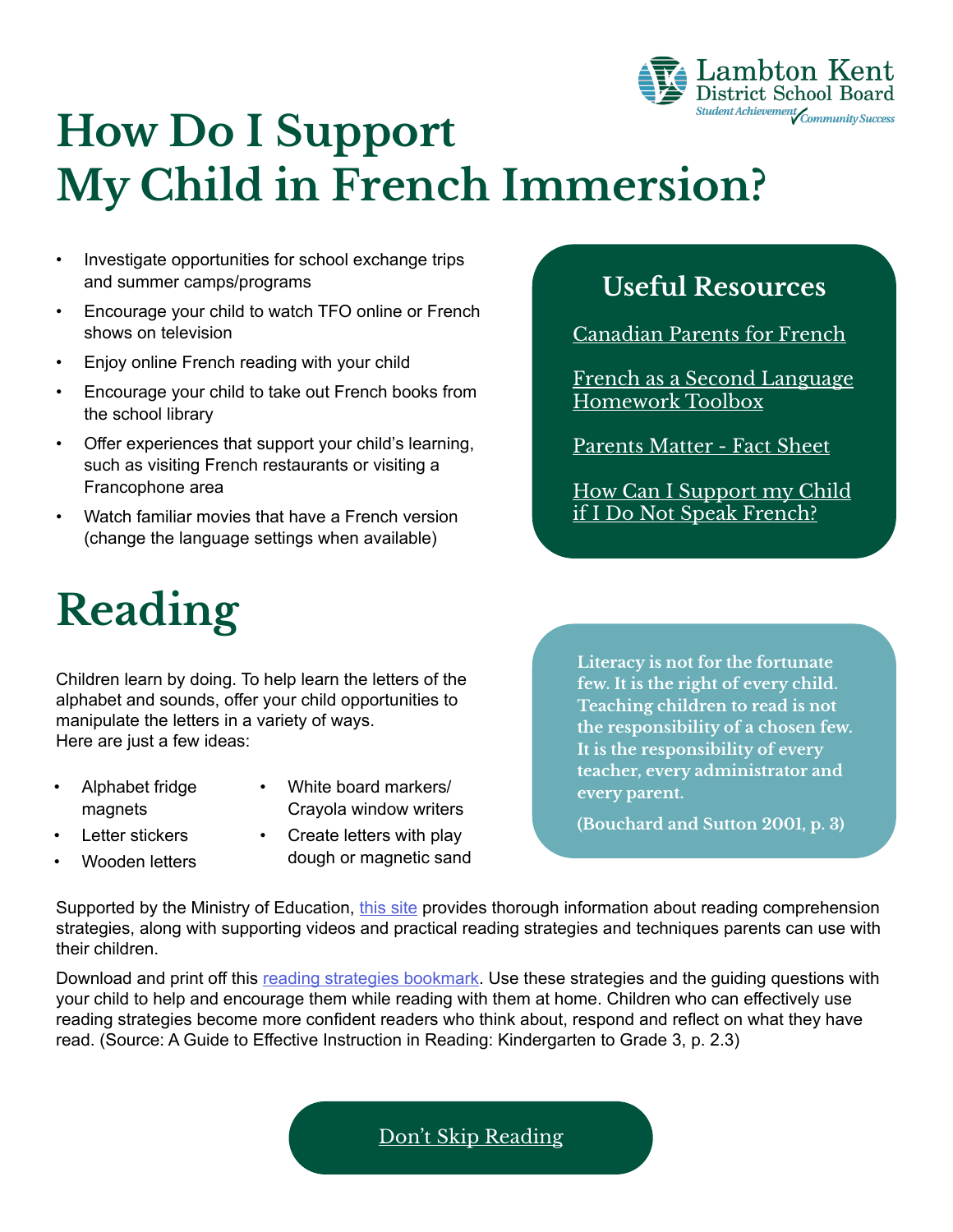## **Math**

It is okay to practice math strategies in English at home even though students are learning in French at school. The Ministry of Education released a helpful document for parents titled ["Doing Mathematics with your Child:](http://www.edu.gov.on.ca/eng/literacynumeracy/parentGuideNumEn.pdf)  [Kindergarten to Grade 6 - A Parent Guide".](http://www.edu.gov.on.ca/eng/literacynumeracy/parentGuideNumEn.pdf) This document provides great tips and activities you can do with your child at home to support them in learning math.

French is the language of instruction for math for students in the French Immersion program from Kindergarten through Grade 6. In Grades 7 and 8, the language of instruction changes to English and in secondary school course selection varies by school.

Math is everywhere! As stated in the Ontario Curriculum: Mathematics, "An informationand technology-based society requires individuals who are able to think critically about complex issues, analyse and adapt to new situations, solve problems of various kinds, and communicate their thinking effectively. The study of mathematics equips students with knowledge, skills, and habits of mind that are essential for successful and rewarding participation in such a society".

**When you find ways to engage your child in thinking and talking about mathematics, you are providing an important key for unlocking his or her future success**

**(Doing Mathematics With Your Child Kindergarten to Grade 6)**

### **Top Tips for Parents**

- Build strong, positive attitudes about math. When children feel positively engaged and successful, they are more likely to stick with an activity or a problem to find a solution.
- Begin with activities that meet your child's level of mathematical understanding. Early success in solving problems with build your child's confidence. Gradually move to activities that provide more challenge for your child.
- If you and your child are more comfortable in a language other than English, use it. Your child will understand concepts better in the language that they know best.